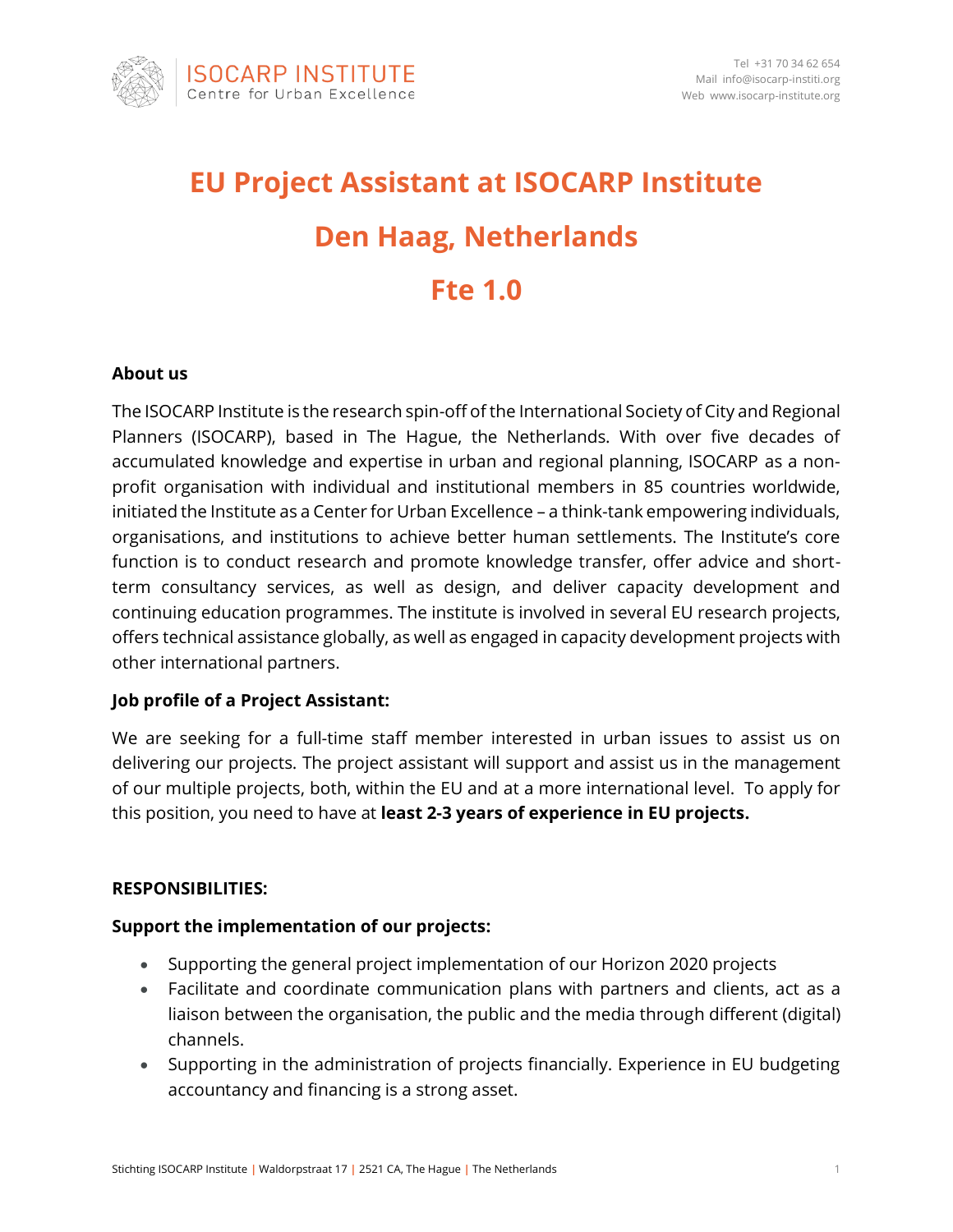

• Assisting in both managing the ISOCARP Institute and ISOCARP Society in organising and updating content libraries/repositories;

## **Capacity building:**

- Support the delivery of capacity building activities, in terms of coordination and content creation, including training modules, animation of online and in-person trainings and workshops;
- Have a good knowledge of transition governance processes. Hands-on experience with local level governments or stakeholder engagement is an added value;

## **Project proposals:**

- Assisting in the acquisition and research projects (i.e. Horizon 2020 etc.) including: stakeholder engagement, desk research, compilation of relevant research materials, writing proposals, and drafting budgets;
- Communicate and actively engage with high-level institutional partners.

#### **In addition, you:**

- Bring action and hands-on mentality and enjoy working in a young, dynamic, and international environment;
- Are a team player, with the ability to engage with stakeholders;
- Can work independently;
- Can coordinate several projects simultaneously;
- Assists in the acquisition and research of projects, including: stakeholder engagement, desk research, compilation of relevant research materials, and proposal writing.

## **REQUIREMENTS:**

- You hold a master's degree in Social Sciences or other discipline and a strong interest in the urban spectrum;
- You have minimum 2 years working experience in EU project administration and support, financial experience is a very strong asset.
- You are autonomous and proactive in building and setting up (new) operational processes from scratch;
- You have documentation skills and data management;
- You are curious, open-minded, and experienced in the communication with high-level institutional partners;